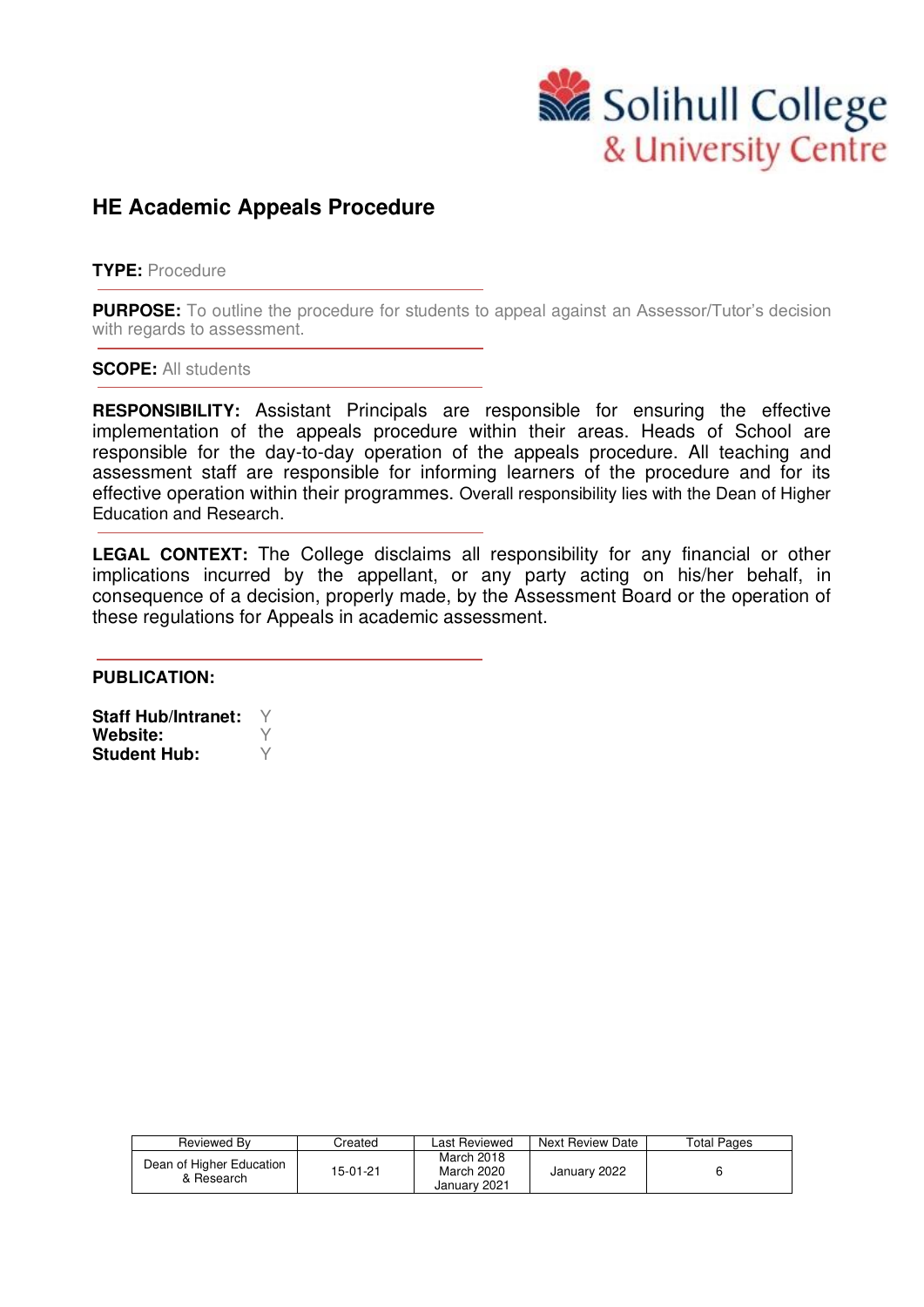

# **Academic Appeals Procedure**

## **1. Purpose**

The following details the procedure to follow when a student disagrees with assessment outcomes or progression and wishes to appeal against the Assessor/Tutor's decision. This Procedure applies to all programmes/courses.

## **2. Responsibility**

Assistant Principals are responsible for ensuring the effective implementation of the appeals procedure within their areas. Heads of School are responsible for the day-to-day operation of the appeals procedure. All teaching and assessment staff are responsible for informing learners of the procedure and for its effective operation within their programmes. Overall responsibility lies with the Dean of Higher Education and Research

## **3. Scope**

The policy applies to any assessment made by the College. This includes at entry to a programme (assessment of prior knowledge and experience), during a programme or at the end of a programme.

The procedure does not include appeals against the results of examinations/courses, where the awarding body is responsible for the grades awarded to candidates. For validated and franchised partners, Higher Education (HE) students will need to refer to the Academic Infrastructure of their awarding university.

Disagreement with the academic judgement of the examiners assessing the merits of an individual piece of work, or in reaching any decision based on the marks, grades and other information relating to a candidate's performance, does not in itself constitute grounds for a request for reconsideration by a candidate.

Those involved in consideration of an appeal at all stages will not attempt to re-examine the student, nor to appraise the professional judgement of the examiners, but to consider whether the decision of the Board of Examiners was fair and whether all relevant factors were considered.

This procedure applies to appeals on academic matters only. If a student is dissatisfied with regard to any other matter they should utilise the relevant College policy, for example, the College's Complaints Procedure.

An academic appeal differs from a complaint and therefore appeals and complaints are considered under different procedures. A complaint is defined as a formal expression of dissatisfaction made by a student about either:

- The provision of their programme of study or related academic service/facility.
- Any other service provided by the College.

Therefore the Academic Appeals Procedure should not be used to bring complaints.

An appeal is a formal request for a decision regarding student progression, assessment or awards to be reviewed and may only be based on one or more of the following grounds:

• Your performance was affected by factors outside your control, for example, sickness or accident (known as "extenuating circumstances") which you do not consider to have been sufficiently, or fairly, taken into account.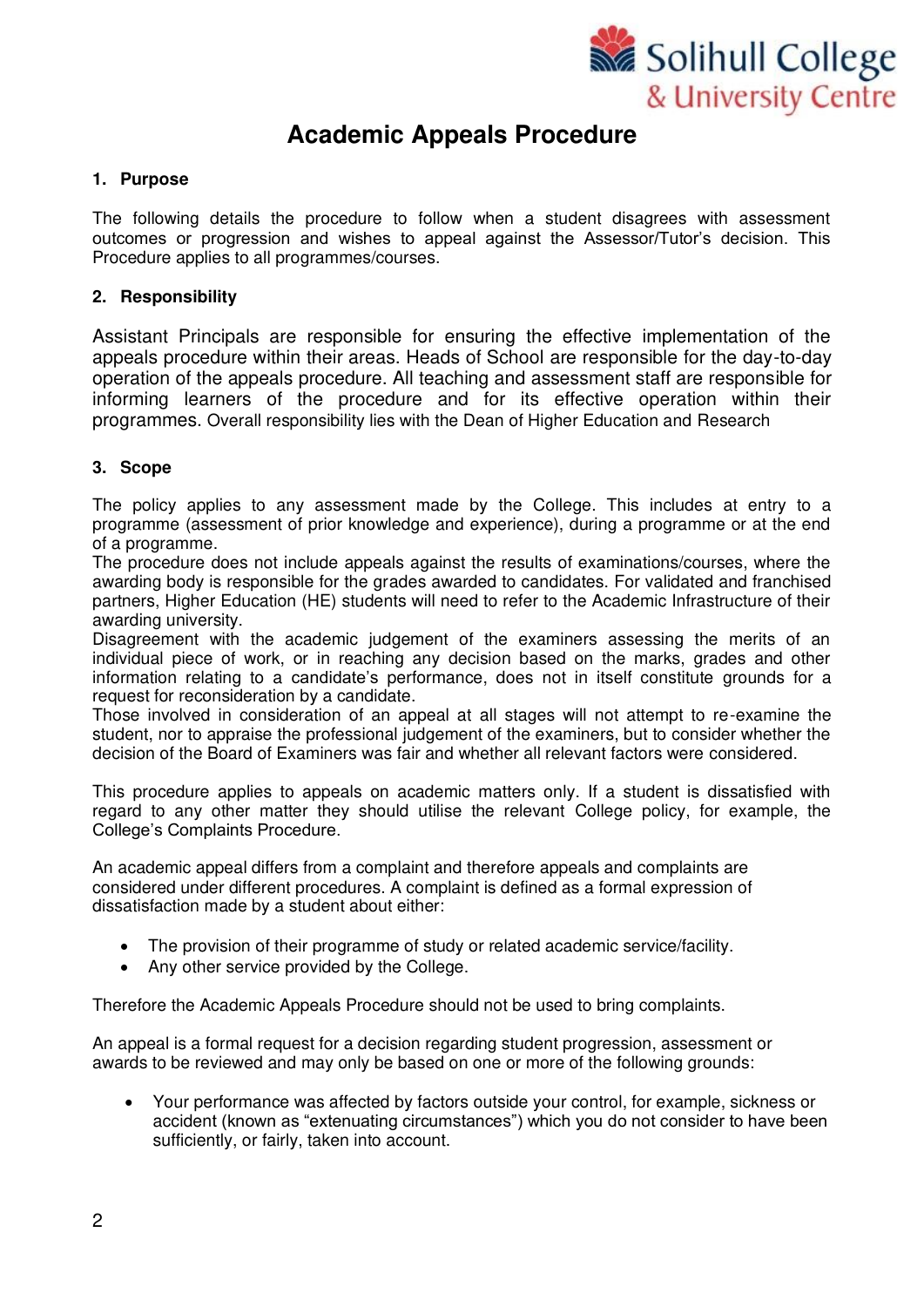

- There has been an administrative error, examinations were not conducted according to regulations, or there has been some other material irregularity in conduct of assessment which has affected the student's results and/or classification.
- Other grounds where unfair treatment or discrimination is alleged which is outside the exercise of academic judgement and which for good reason had not been brought to the attention of the boards of examiners.

Please note that an appeal cannot be made against an academic judgment of College staff.

An appeal against a grade cannot be made following the outcome of the final Examination Board, unless the appeal is based upon extenuating circumstances or an administrative error.

An independent member of College staff will be made available to support and advise students through the Formal Appeals Procedure. Students can obtain contact details on request from the Quality Department (quality@s[olihull.ac.uk\)](mailto:quality.mailbox@solihull.ac.uk).

An appeal can be made about a decision to permit entry on a course. See the HE Admissions Policy with regards to this type of appeal

If the circumstances above apply, you should follow the procedure outlined below:

#### **4. Process**

#### **4.1 Stage 1 – Informal Appeals Process**

An informal appeal against a grade must be within 7 working days after receiving a grade. Please follow the process outlined below: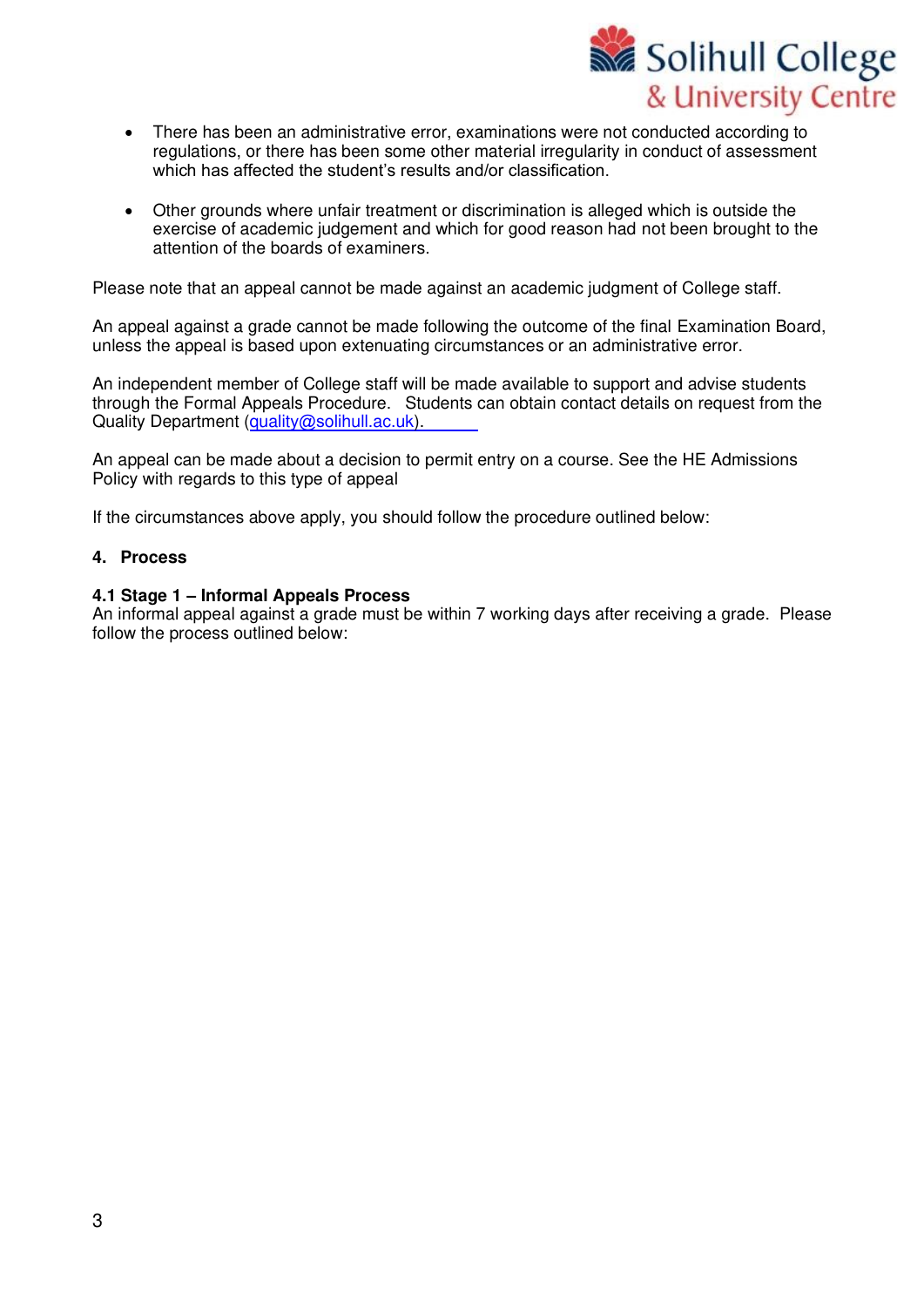



If you are dissatisfied with the outcome of the Informal Appeals Procedure outlined above, you should progress to Stage 2 – the Formal Appeals Procedure. Note that University programmes have their own Formal Appeals Procedures and the Programme Handbook will contain further details about these.

The Programme Handbook and Course Moodle will include the Formal Appeals Procedure and will give more details of how to make a formal appeal. The Course Leader or Head of School can offer further advice.

## **4.2 Stage 2 – Formal Appeals Procedure**

- 1. Complete a College Formal Appeal Form (attached) and attach relevant evidence documents within 5 working days of the informal appeal decision notification.
- 2. Email the Appeals Form to the Quality Team [\(quality@solihull.ac.uk\).](mailto:quality.mailbox@solihull.ac.uk)
- 3. A date will be set for the Appeals Panel**\*** to meet within 10 working days of receiving the Appeal Form.
- 4. Students will be notified when the Appeals Panel will meet and who will hear the appeal.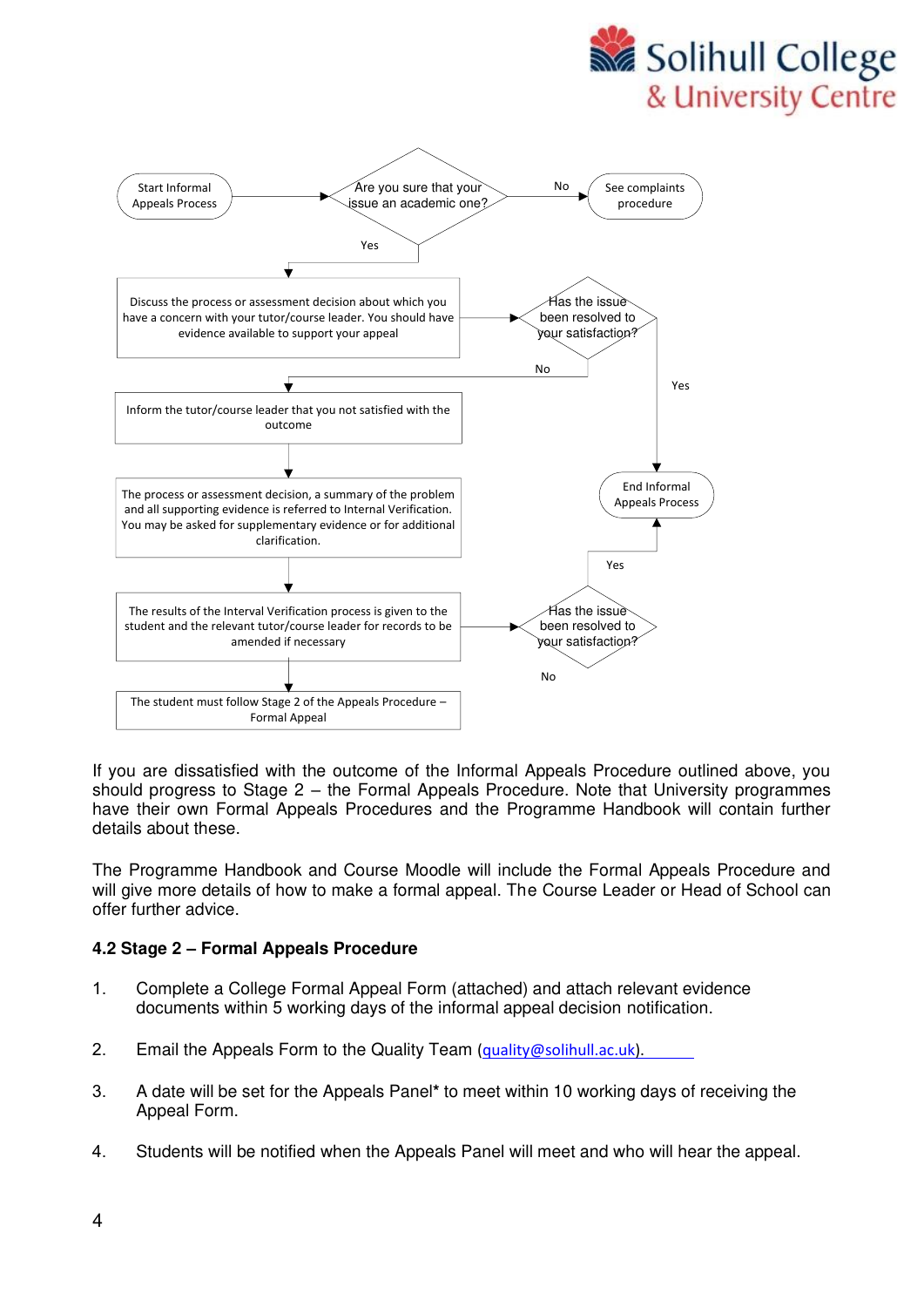

- 5. The Appeals Panel will give the opportunity to everyone involved in the assessment to present his or her account of the matter under appeal. This account can be given either verbally or in writing, whichever is preferred.
- 6. The Appeals Panel will notify you, the Assessor and the Internal Verifier (if appropriate) of its decision in writing within 5 working days. The decision of the Appeals Panel is binding within College.
- 7. Records of the appeal decision will be filed by the Course Leader and made available to the External Examiner.
- 8. The appeals decision will be filed centrally and an annual report will be presented to the Higher Education Quality and Standards Board and the Senior Leadership Team.

**\***Note - The Appeals Panel will consist of three people, none of whom should have been involved with original assessment in any way, and will normally be chaired by the Assistant Principal for the qualification. One member of the panel will be an independent manager outside of the Curriculum Area. The Dean of Higher Education and Research must be informed of the panel and of the outcome of the appeal for HE appeals, and the Quality Improvement Director must be informed of the panel and of the outcome of the appeal for FE appeals.

## **Possible outcomes from the Appeals Panel:**

- The appeal is upheld
- The appeal is declined with reasons and advice on what to do next
- That the original assessment decision is confirmed
- That the original work should be re-assessed by the original assessor
- That the original work should be re-assessed by a different assessor appointed by the panel

## **4.3 Stage 3 – External Provider**

If you are unhappy with the Appeals Panel decision you have the right to appeal to the Qualification Awarding Body. Details on who to contact and relevant procedures can be obtained from the Quality Department [\(quality@solihull.ac.uk\)](mailto:quality.mailbox@solihull.ac.uk). Students who remain dissatisfied may refer their case to the Office of the Independent Adjudicator (OIA) for review. Referrals to the OIA are only accepted when all the College and awarding body's internal procedures have been exhausted.